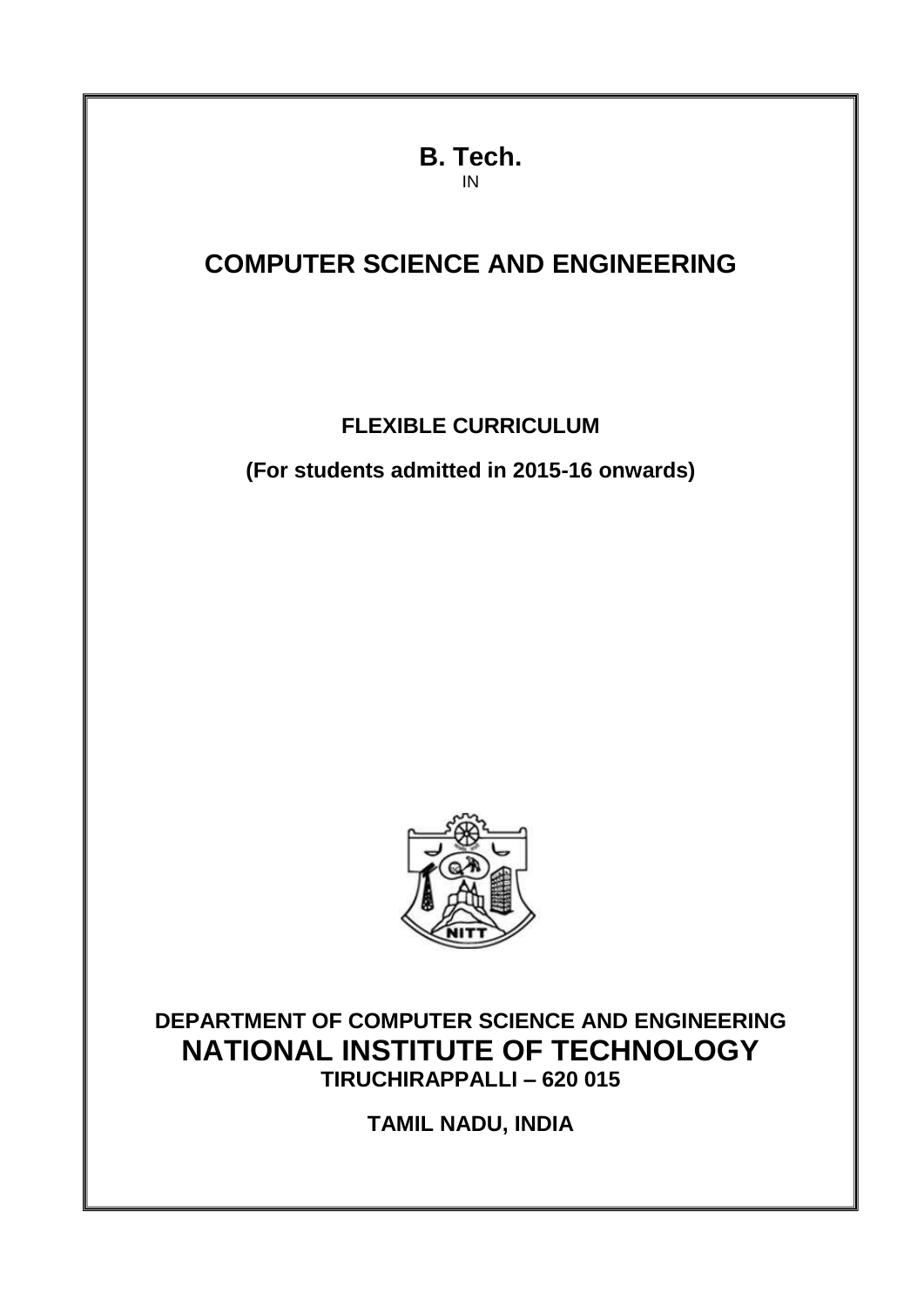# **CURRICULUM**

The total minimum credits for completing the B.Tech. programme in Computer Science and Engineering is 177, [68 + 109].

# **MINIMUM CREDIT REQUIREMENT FOR THE VARIOUS COURSE CATEGORIES**

| SI.No.         | <b>COURSE CATEGORY</b>                                                                                   | No. of<br><b>Courses</b> | No. of<br><b>Credits</b> |  |  |  |
|----------------|----------------------------------------------------------------------------------------------------------|--------------------------|--------------------------|--|--|--|
|                | <b>GENERAL INSTITUTE REQUIREMENT (GIR)</b>                                                               | 17                       | 68                       |  |  |  |
| 2.             | PROGRAMME CORE (PC)                                                                                      | 20                       | 63                       |  |  |  |
| 3.             | <b>ESSENTIAL PROGRAMME LABORATORY (ELR)</b>                                                              | 8                        | 16                       |  |  |  |
| $\overline{4}$ | <b>ELECTIVE COURSES</b><br>A. PROGRAMME ELECTIVES (PE)<br><b>B. OPEN ELECTIVES (OE)</b><br>C. MINOR (MI) | 10                       | 30                       |  |  |  |
|                | <b>TOTAL</b>                                                                                             |                          |                          |  |  |  |

Programme Electives (PE) are offered by the Department of Computer Science and Engineering for students of B.Tech. in Computer Science and Engineeringprogramme. A minimum of 9 credits out of the 30 credits allotted for Electives category must be earned from the courses listed in the PE section.

To meet the minimum credit requirement for Electives, the remaining elective courses can be chosen from either the PE courses offered by the Department of Computer Science and Engineering, or Open Electives offered by any other Department within National Institute of Technology, Tiruchchirappalli. In addition to the above, if a student has registered for courses under B.Tech. (Minor) programme of any other Department, they will be considered under Elective Course category.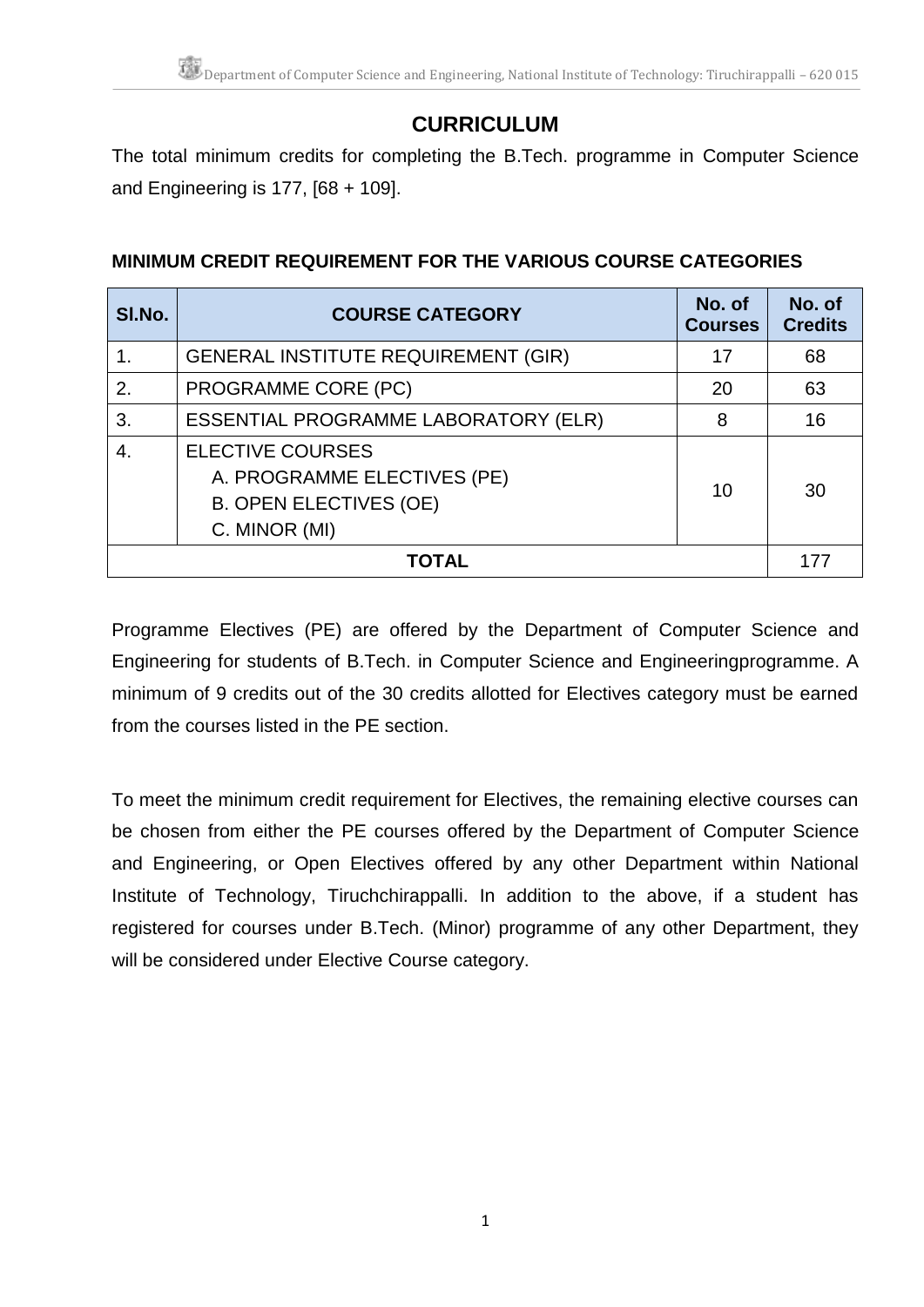# **I. GENERAL INSTITUTE REQUIREMENTS**

| SI.No. | Name of the course                              | <b>Number of</b> | <b>Maximum</b>          |
|--------|-------------------------------------------------|------------------|-------------------------|
|        |                                                 | <b>Courses</b>   | <b>Credits</b>          |
| 1.     | <b>Mathematics</b>                              | 4                | 14                      |
| 2.     | <b>Physics</b>                                  | $\overline{2}$   | 7                       |
| 3.     | <b>Chemistry</b>                                | $\overline{2}$   | $\overline{7}$          |
| 4.     | <b>Humanities</b>                               | 1                | 3                       |
| 5.     | Communication                                   | $\overline{2}$   | 6                       |
| 6.     | <b>Energy and Environmental Engineering</b>     | 1                | $\overline{2}$          |
| 7.     | <b>Professional Ethics</b>                      | 1                | 3                       |
| 8.     | <b>Engineering Graphics</b>                     | 1                | $\overline{\mathbf{3}}$ |
| 9.     | <b>Engineering Practice</b>                     | 1                | $\overline{2}$          |
| 10.    | <b>Basic Engineering</b>                        | $\overline{2}$   | 4                       |
| 11.    | Introduction to Computer Programming            | 1                | 3                       |
| 12.    | <b>Branch Specific Course" (Introduction to</b> | 1                | $\overline{2}$          |
|        | <b>Branch of Study)</b>                         |                  |                         |
| 13.    | <b>Summer Internship</b>                        | 1                | $\overline{2}$          |
| 14.    | <b>Project work</b>                             | 1                | 6                       |
| 15.    | <b>Comprehensive Viva</b>                       | 1                | 3                       |
| 16.    | Industrial lecture                              |                  | 1                       |
| 17.    | NSS / NCC / NSC                                 |                  | $\overline{0}$          |
|        | <b>TOTAL</b>                                    | 17               | 68                      |
|        |                                                 | (Excluding       |                         |
|        |                                                 | Italics)         |                         |

### **\*including Lab**

**\*\*Commence during Orientation Programme**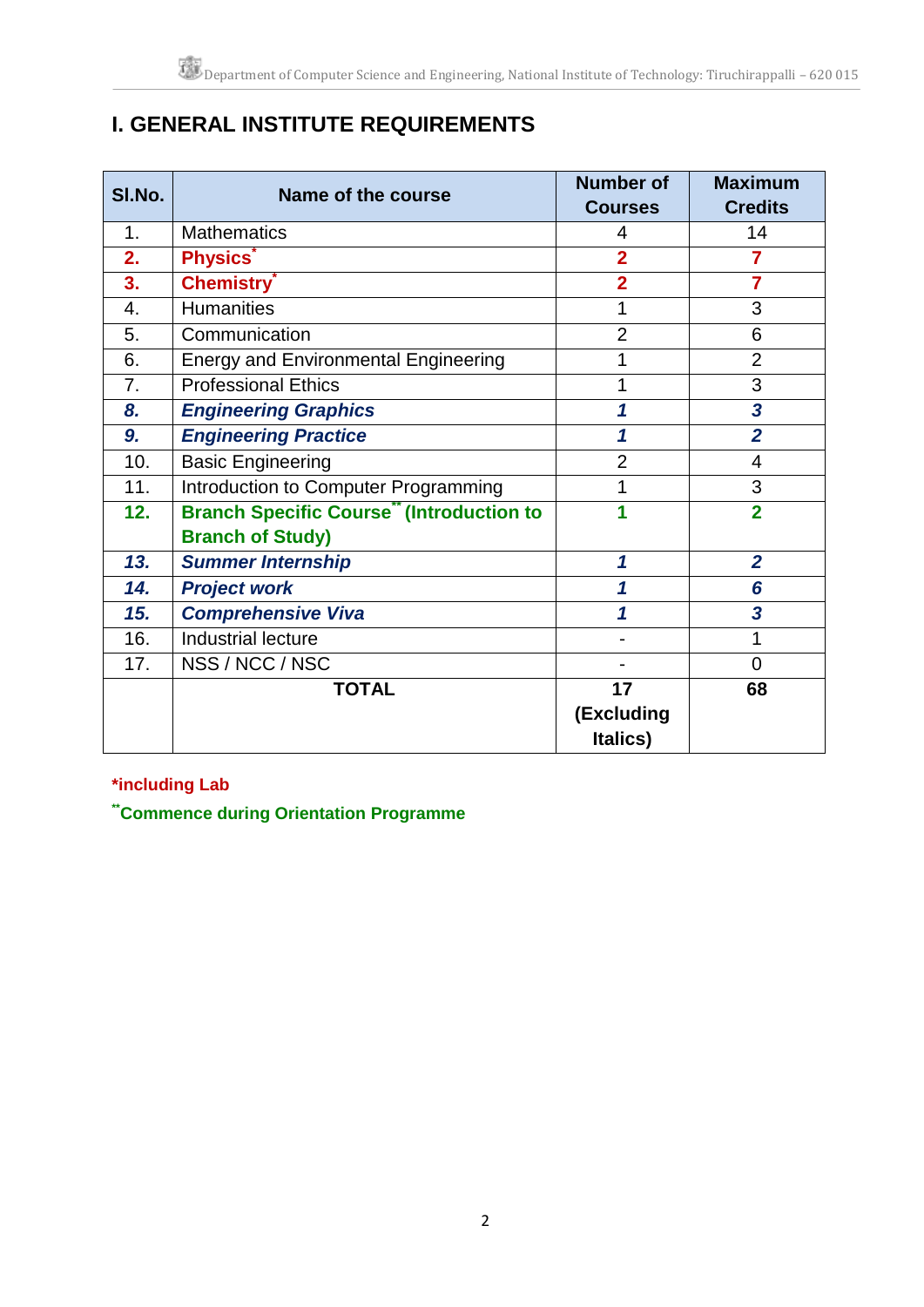# **1. MATHEMATICS**

| SL.NO.       | <b>COURSE</b><br><b>CODE</b> | <b>COURSE TITLE</b>                      | <b>CREDITS</b> |
|--------------|------------------------------|------------------------------------------|----------------|
| 1.           | MAIR <sub>11</sub>           | <b>Mathematics I</b>                     |                |
| 2.           | MAIR <sub>12</sub>           | <b>Mathematics II</b>                    |                |
| 3.           | MAIR37                       | Introduction to Probability Theory       |                |
| -4.          | MAIR44                       | <b>Principles of Operations Research</b> |                |
| <b>Total</b> |                              |                                          | 14             |

### **2. PHYSICS**

| <b>SL.N</b><br>O. | <b>COURSE</b><br><b>CODE</b> | <b>COURSE TITLE</b> | <b>CREDITS</b> |
|-------------------|------------------------------|---------------------|----------------|
|                   | PHIR <sub>11</sub>           | Physics I           |                |
| 2.                | <b>PHIR13</b>                | Physics II          |                |
| <b>Total</b>      |                              |                     |                |

### **3. CHEMISTRY**

| SL.NO.       | <b>COURSE<br/>CODE</b> | <b>COURSE TITLE</b> | <b>CREDITS</b> |
|--------------|------------------------|---------------------|----------------|
|              | CHIR11                 | Chemistry I         |                |
| 2.           | CHIR <sub>13</sub>     | <b>Chemistry II</b> |                |
| <b>Total</b> |                        |                     |                |

## **4. HUMANITIES**

| <b>SL.N</b><br>О. | <b>COURSE</b><br><b>CODE</b> | <b>COURSE TITLE</b>                                     | <b>CREDITS</b> |
|-------------------|------------------------------|---------------------------------------------------------|----------------|
|                   | HSIR <sub>13</sub>           | Industrial Economics and Foreign Trade(VII<br>Semester) |                |
| Total             |                              |                                                         |                |

### **5. COMMUNICATION**

| SL.NO.        | <b>COURSE<br/>CODE</b> | <b>COURSE TITLE</b>                 | <b>CREDITS</b> |
|---------------|------------------------|-------------------------------------|----------------|
|               | HSIR <sub>11</sub>     | English for Communication           |                |
| $\mathcal{P}$ |                        | HSIR12   Professional Communication | っ              |
| Total         |                        |                                     |                |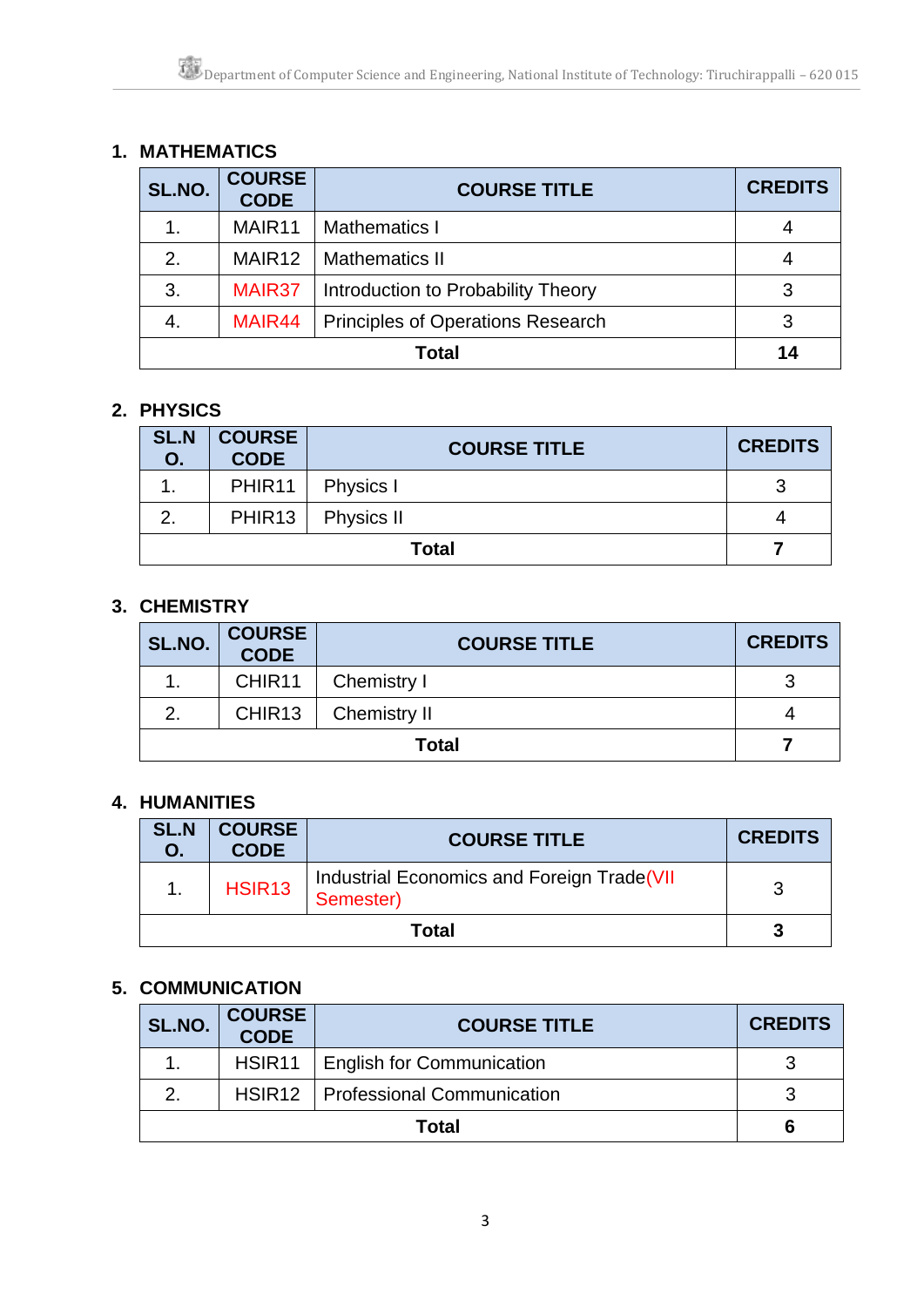# **6. ENERGY AND ENVIRONMENTAL ENGINEERING**

| <b>SL.N</b> | COURSE  <br><b>CODE</b> | <b>COURSE TITLE</b>                         | <b>CREDITS</b> |
|-------------|-------------------------|---------------------------------------------|----------------|
|             | ENIR <sub>11</sub>      | <b>Energy and Environmental Engineering</b> |                |
| Total       |                         |                                             |                |

### **7. PROFESSIONAL ETHICS**

| SL.NO. | <b>COURSE</b><br><b>CODE</b> | <b>COURSE TITLE</b>              | <b>CREDITS</b> |
|--------|------------------------------|----------------------------------|----------------|
|        | HSIR <sub>14</sub>           | Professional Ethics (V Semester) |                |
| Гоtal  |                              |                                  |                |

### **8. ENGINEERING GRAPHICS**

| <b>SL.N</b> | <b>COURSE</b><br><b>CODE</b> | <b>COURSE TITLE</b>         | <b>CREDITS</b> |
|-------------|------------------------------|-----------------------------|----------------|
|             | MEIR <sub>12</sub>           | <b>Engineering Graphics</b> | r              |
| Total       |                              |                             | п              |

### **9. ENGINEERING PRACTICE**

| SL.NO. | <b>COURSE<br/>CODE</b> | <b>COURSE TITLE</b>         | <b>CREDITS</b> |
|--------|------------------------|-----------------------------|----------------|
|        | PRIR <sub>11</sub>     | <b>Engineering Practice</b> |                |
| Total  |                        |                             |                |

### **10.BASIC ENGINEERING**

| <b>SL.N</b><br>Ο. | <b>COURSE</b><br><b>CODE</b> | <b>COURSE TITLE</b>                     | <b>CREDITS</b> |
|-------------------|------------------------------|-----------------------------------------|----------------|
|                   | CEIR <sub>11</sub>           | <b>Basics of Civil Engineering</b>      |                |
|                   | MEIR <sub>11</sub>           | <b>Basics of Mechanical Engineering</b> |                |
| Total             |                              |                                         |                |

### **11.INTRODUCTION TO COMPUTER PROGRAMMING**

| SL.NO. | <b>COURSE<br/>CODE</b> | <b>COURSE TITLE</b>          | <b>CREDITS</b> |
|--------|------------------------|------------------------------|----------------|
|        | CSIR <sub>11</sub>     | <b>Basics of Programming</b> |                |
|        | Total                  |                              |                |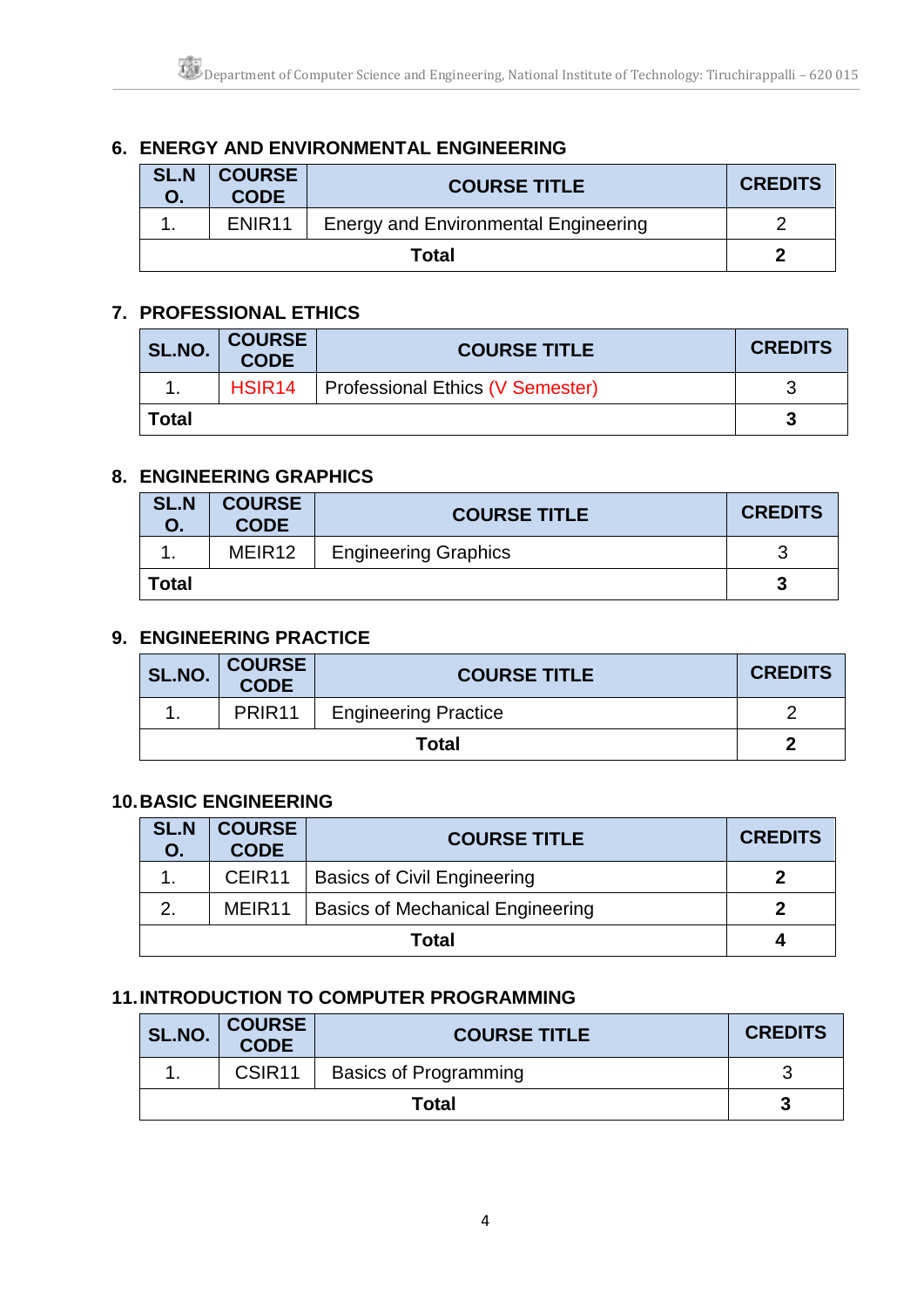# **12.BRANCH SPECIFIC COURSE**

| SL.NO. | <b>COURSE<br/>CODE</b> | <b>COURSE TITLE</b>                  | <b>CREDITS</b> |
|--------|------------------------|--------------------------------------|----------------|
|        | CSIR <sub>15</sub>     | <b>Elements of Computing Systems</b> |                |
|        |                        | <b>Total</b>                         |                |

### **13.SUMMER INTERNSHIP**

| SL.NO. | <b>COURSE</b>      | <b>COURSE TITLE</b>                                                                                                       | <b>CREDITS</b> |
|--------|--------------------|---------------------------------------------------------------------------------------------------------------------------|----------------|
| 1.     | CSIR <sub>16</sub> | Internship / Industrial Training / Academic<br>Attachment (2 to 3 months duration during<br>summer vacation)(VI Semester) |                |
|        |                    | <b>Total</b>                                                                                                              |                |

The student should undergo industrial training/internship for a minimum period of two months during the summer vacation of 3<sup>rd</sup> year. Attachment with an academic institution within the country (IISc/IITs/NITs/IIITs and CFTIs) or university abroad is also permitted instead of industrial training. *#* **To be evaluated at the beginning of VII semester by assessing the report and seminar presentations.**

### **14.PROJECT WORK**

| SL.NO. | <b>COURSE<br/>CODE</b> | <b>COURSE TITLE</b>                         | <b>CREDITS</b> |
|--------|------------------------|---------------------------------------------|----------------|
|        |                        | <b>CSIR17</b>   Project Work(VIII Semester) |                |
|        |                        | <b>Total</b>                                |                |

### **15.COMPREHENSIVE VIVA**

| SL.NO. | <b>COURSE<br/>CODE</b> | <b>COURSE TITLE</b>              | <b>CREDITS</b> |
|--------|------------------------|----------------------------------|----------------|
|        | CSIR <sub>18</sub>     | Comprehensive Viva(VII Semester) |                |
|        |                        | Total                            |                |

### **16.INDUSTRIAL LECTURE**

| SL.NO. | <b>COURSE<br/>CODE</b> | <b>COURSE TITLE</b>              | <b>CREDITS</b> |
|--------|------------------------|----------------------------------|----------------|
|        | CSIR <sub>19</sub>     | Industrial Lecture (VI Semester) |                |
| Total  |                        |                                  |                |

A course based on industrial lectures shall be offered for 1 credit. A minimum of five lectures of two hours duration by industry experts will be arranged by the Department. The evaluation methodology, will in general, be based on quizzes at the end of each lecture.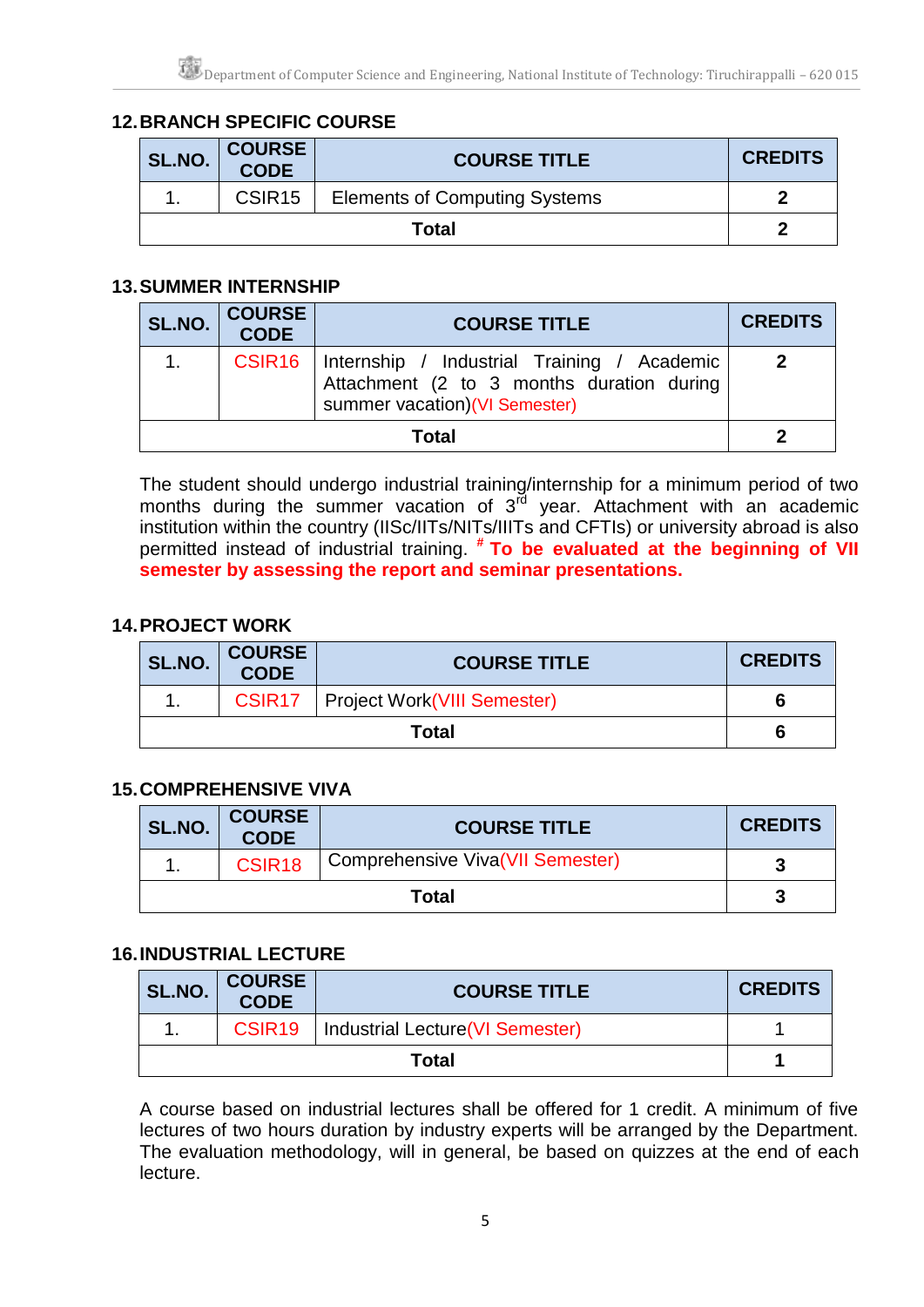# **II.PROGRAMME CORE (PC)**

| SL.NO.           | <b>COURSE</b><br><b>CODE</b> | <b>COURSE TITLE</b>                    | PRE-REQ.                 | <b>CREDITS</b> |
|------------------|------------------------------|----------------------------------------|--------------------------|----------------|
| 1.               | CSPC11                       | <b>Discrete Structures</b>             |                          | 3              |
| $\overline{2}$ . | CSPC21                       | <b>Data Structures</b>                 | $\overline{\phantom{0}}$ | 3              |
| 3.               | CSPC22                       | <b>Digital Systems Design</b>          |                          | 3              |
| 4.               | CSPC <sub>23</sub>           | Data Communication                     |                          | 3              |
| 5.               | CSPC24                       | <b>Computer Organization</b>           |                          | 3              |
| 6.               | CSPC25                       | <b>Combinatorics and Graph Theory</b>  | CSPC11                   | 3              |
| 7.               | CSPC26                       | <b>Operating Systems</b>               | CSPC24                   | 3              |
| 8.               | CSPC27                       | <b>Computer Networks</b>               | CSPC23                   | 3              |
| 9.               | CSPC28                       | Automata and Formal Languages          | CSPC11                   | $\overline{4}$ |
| 10.              | CSPC <sub>29</sub>           | Introduction to Algorithms             | CSPC11,                  | 3              |
|                  |                              |                                        | CSPC21                   |                |
| 11.              | CSPC31                       | <b>Computer Architecture</b>           | CSPC24                   | $\overline{4}$ |
| 12.              | CSPC32                       | <b>Internetworking Protocols</b>       | CSPC27                   | 3              |
| 13.              | CSPC33                       | Database Management System             | CSPC26                   | 3              |
| 14.              | CSPC34                       | <b>Software Engineering</b>            |                          | 3              |
| 15.              | CSPC35                       | Principles of Cryptography             | CSPC25                   | 3              |
| 16.              | CSPC36                       | <b>Service Oriented Architecture</b>   |                          | 3              |
| 17.              | CSPC37                       | Microprocessors and                    | CSPC22                   | 3              |
|                  |                              | Microcontrollers                       |                          |                |
| 18.              | CSPC38                       | <b>Mobile Applications Development</b> | CSPC32                   | 3              |
| 19.              | CSPC41                       | Principles of Compiler Design          | CSPC28                   | 3              |
| 20.              | CSPC42                       | Data Sciences and Machine              | CSPC33                   | 3              |
|                  |                              | <b>Learning Essentials</b>             |                          |                |
| <b>Total</b>     |                              |                                        |                          |                |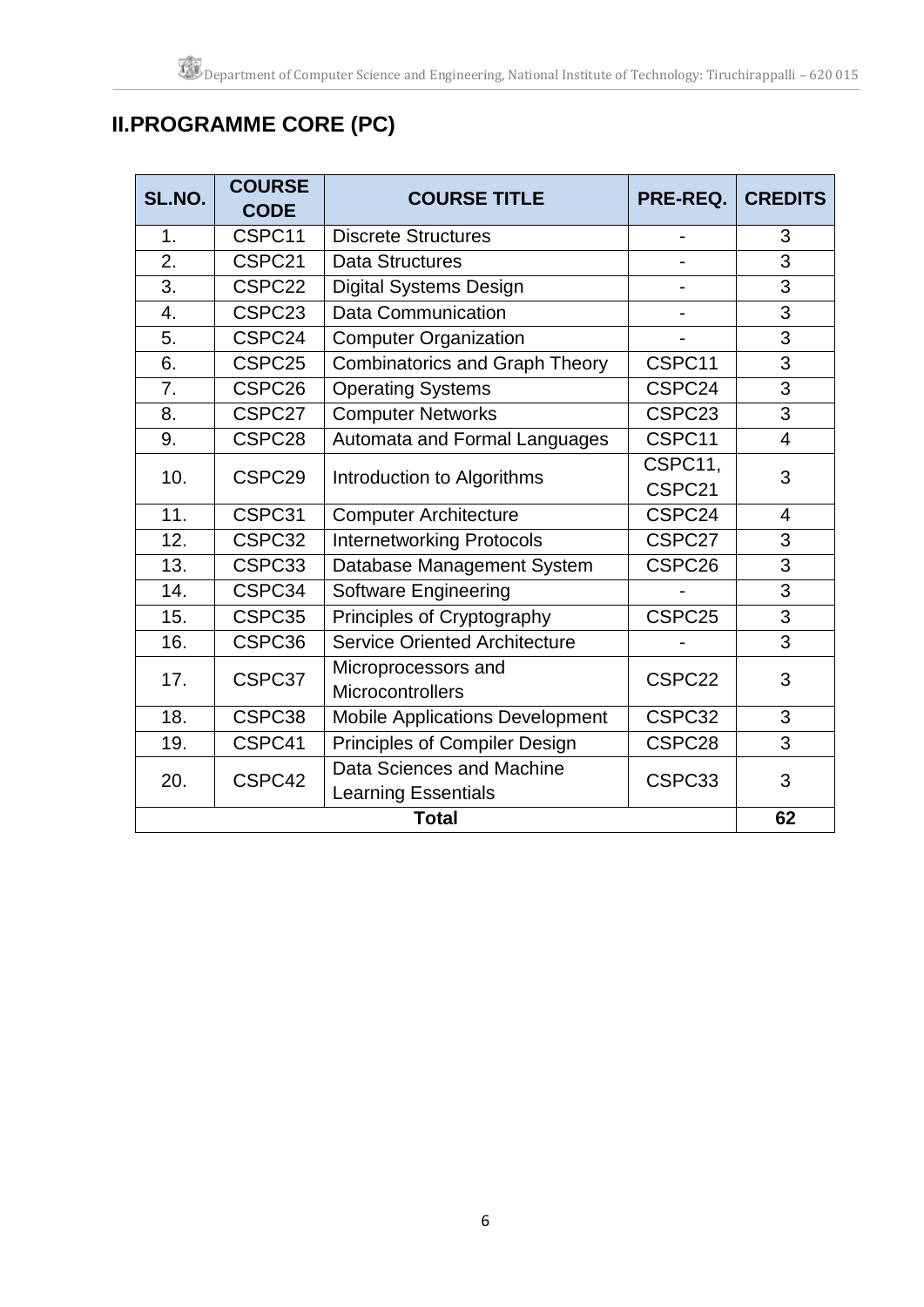# **III. ESSENTIAL PROGRAMME LABORATORY REQUIREMENT (ELR)**

| SI.No.         | <b>Course</b><br>Code | <b>Course Title</b>                                  | Co-Req.            | <b>Credits</b> |
|----------------|-----------------------|------------------------------------------------------|--------------------|----------------|
| 1 <sub>1</sub> | CSLR21                | Data Structures Laboratory                           | CSPC21             | $\overline{2}$ |
| 2.             | CSLR <sub>22</sub>    | <b>Digital Systems Design Laboratory</b>             | CSPC <sub>22</sub> | $\overline{2}$ |
| 3.             | CSLR <sub>23</sub>    | Algorithms Lab                                       | CSPC <sub>29</sub> | $\overline{2}$ |
| 4.             | CSLR24                | <b>Operating Systems Laboratory</b>                  | CSPC <sub>26</sub> | $\overline{2}$ |
| 5.             | CSLR31                | <b>Network Programming Laboratory</b>                | CSPC32             | $\overline{2}$ |
| 6.             | CSLR32                | <b>DBMS Laboratory</b>                               | CSPC33             | $\overline{2}$ |
| 7.             | CSLR33                | <b>Mobile Applications Development</b><br>Laboratory | CSPC <sub>38</sub> | 2              |
| 8.             | CSLR34                | Microprocessors and<br>Microcontroller Laboratory    | CSPC37             | 2              |
| <b>Total</b>   |                       |                                                      |                    |                |

**NOTE: Students can register for 2 laboratory courses during one session along with regular courses (PC / PE / OE / MI).**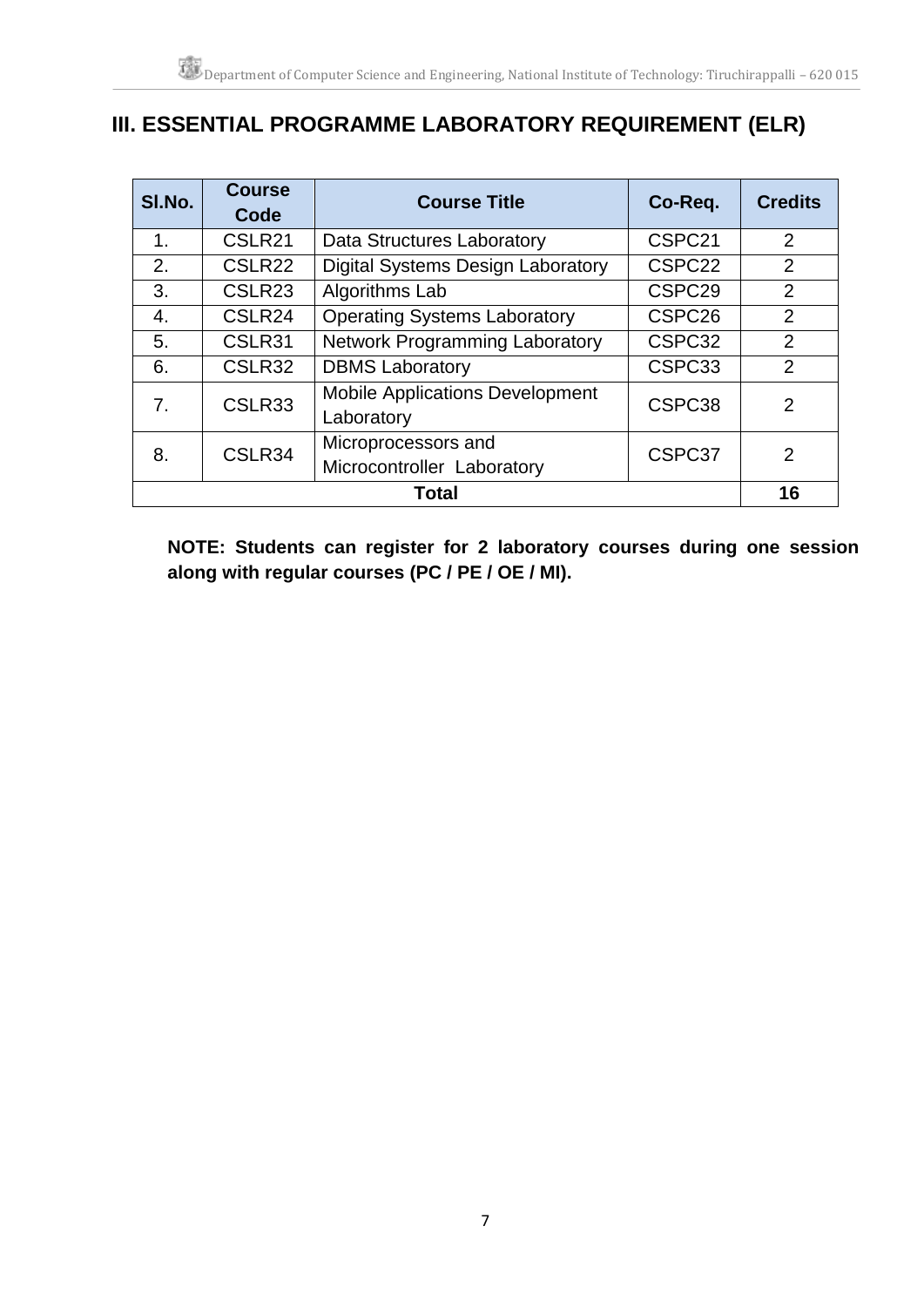# **IV. ELECTIVES**

# **a. PROGRAMME ELECTIVE (PE)**

Students pursuing B.Tech. in Computer Science and Engineering should take at least three courses from the Programme Electives listed below.

| SL.NO.       | <b>COURSE</b><br><b>CODE</b> | <b>COURSE TITLE</b>                                  | PRE-REQ.           | <b>CREDITS</b> |
|--------------|------------------------------|------------------------------------------------------|--------------------|----------------|
| 1.           | CSPE11                       | <b>Mobile Computing And</b><br>Communication         | CSPC27             | 3              |
| 2.           | CSPE <sub>12</sub>           | Design and Analysis of Parallel<br>Algorithms        | CSPC <sub>29</sub> | 3              |
| 3.           | CSPE13                       | <b>Real Time Systems</b>                             | CSPC <sub>26</sub> | 3              |
| 4.           | CSPE14                       | Data Warehousing and Data<br>Mining                  | CSPC33             | 3              |
| 5.           | CSPE15                       | Wireless Network Systems                             | CSPC27             | 3              |
| 6.           | CSPE16                       | Principles of Processor Design                       | CSPC31             | 3              |
| 7.           | CSPE17                       | <b>Advanced Database</b>                             | CSPC33,            | 3              |
|              |                              | <b>Management Systems</b>                            | CSPE14             |                |
| 8.           | CSPE18                       | <b>Advanced Cryptography</b>                         | CSPC35             | 3              |
| 9.           | CSPE19                       | <b>Network Processors Design</b>                     | CSPC27,<br>CSPE16  | 3              |
| 10.          | CSPE <sub>20</sub>           | Programming for Embedded<br><b>Systems</b>           | CSPC37             | 3              |
| 11.          | CSPE21                       | <b>Machine Learning</b>                              | CSPC25,<br>MAIR37  | 3              |
| 12.          | CSPE22                       | Randomized Algorithms                                | CSPC29             | 3              |
| 13.          | CSPE23                       | <b>Natural Language Processing</b>                   | CSPC28             | 3              |
| 14.          | CSPE24                       | Artificial Intelligence and Expert<br><b>Systems</b> | CSPE21             | 3              |
| 15.          | CSPE25                       | Software Quality Assurance                           | CSPC34             | 3              |
| 16.          | CSPE26                       | <b>Parallel Architectures and</b><br>Programming     | CSPC26,<br>CSPC37  | 3<br>48        |
| <b>Total</b> |                              |                                                      |                    |                |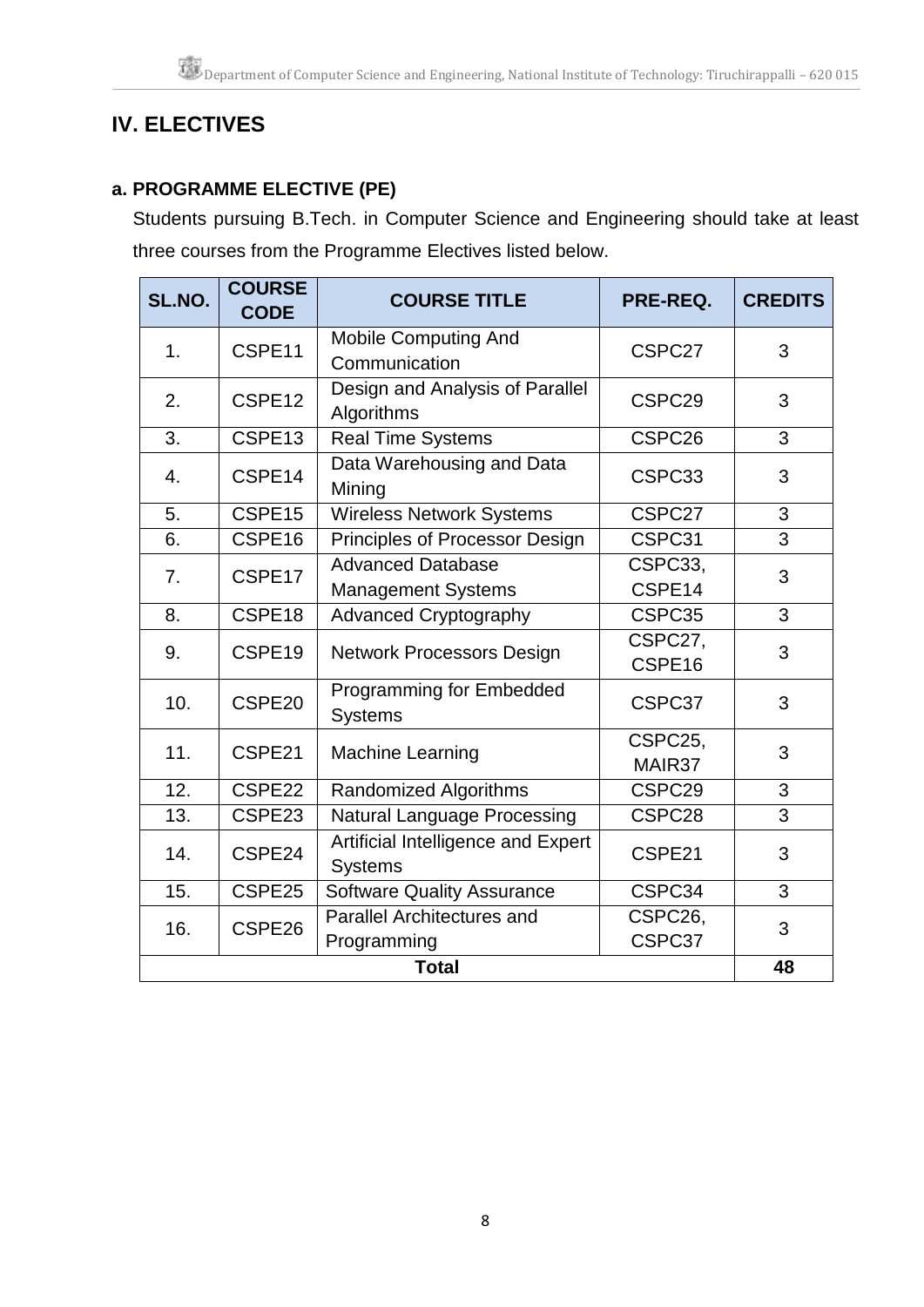# **b. MINOR (MI)**

Students who have registered for B.Tech Minor in Computer Science and Engineering can opt to study any 5 of the courses listed below.

| SL.NO. | <b>COURSE</b><br><b>CODE</b> | <b>COURSE TITLE</b>                 | <b>CREDITS</b> |
|--------|------------------------------|-------------------------------------|----------------|
| 1.     | CSMI11                       | Data Structures                     | 3              |
| 2.     | CSMI12                       | <b>Digital System Design</b>        | 3              |
| 3.     | CSMI13                       | <b>Computer Organization</b>        | 3              |
| 4.     | CSMI14                       | <b>Operating System</b>             | 3              |
| 5.     | CSMI15                       | <b>Theoretical Computer Science</b> | 3              |
| 6.     | CSMI16                       | Database Management System          | 3              |
| 7.     | CSMI17                       | <b>Computer Networks</b>            | 3              |
| 8.     | CSMI18                       | Software Engineering                | 3              |

## **c. OPEN ELECTIVES (OE)**

The courses listed below are offered by the Department of Computer Science and Engineering for students of other Departments.

| SL.NO.       | <b>COURSE</b><br><b>CODE</b> | <b>COURSE TITLE</b>         | PRE-REQ. | <b>CREDITS</b> |
|--------------|------------------------------|-----------------------------|----------|----------------|
| 1.           | CSOE11                       | <b>Computer Graphics</b>    |          | 3              |
| 2.           | CSOE <sub>12</sub>           | Human Computer Interaction  |          | 3              |
| 3.           | CSOE <sub>13</sub>           | Web Technology              |          | 3              |
| 4.           | CSOE14                       | <b>Multimedia Systems</b>   | CSOE11   | 3              |
| 5.           | CSOE <sub>15</sub>           | <b>Cloud Computing</b>      | CSMI17   | 3              |
| 6.           | CSOE16                       | <b>Network Security</b>     | CSMI17   | 3              |
| 7.           | CSOE17                       | <b>Big Data Analytics</b>   | CSMI16   | 3              |
| 8.           | CSOE18                       | Image Processing            | CSOE11   | 3              |
| 9.           | CSOE19                       | Internet Of Things          | CSMI17   | 3              |
| 10.          | MBXXXX*                      | Software Project Management |          | 3              |
| <b>Total</b> |                              |                             |          |                |

\*Course code to be obtained from Management Studies Department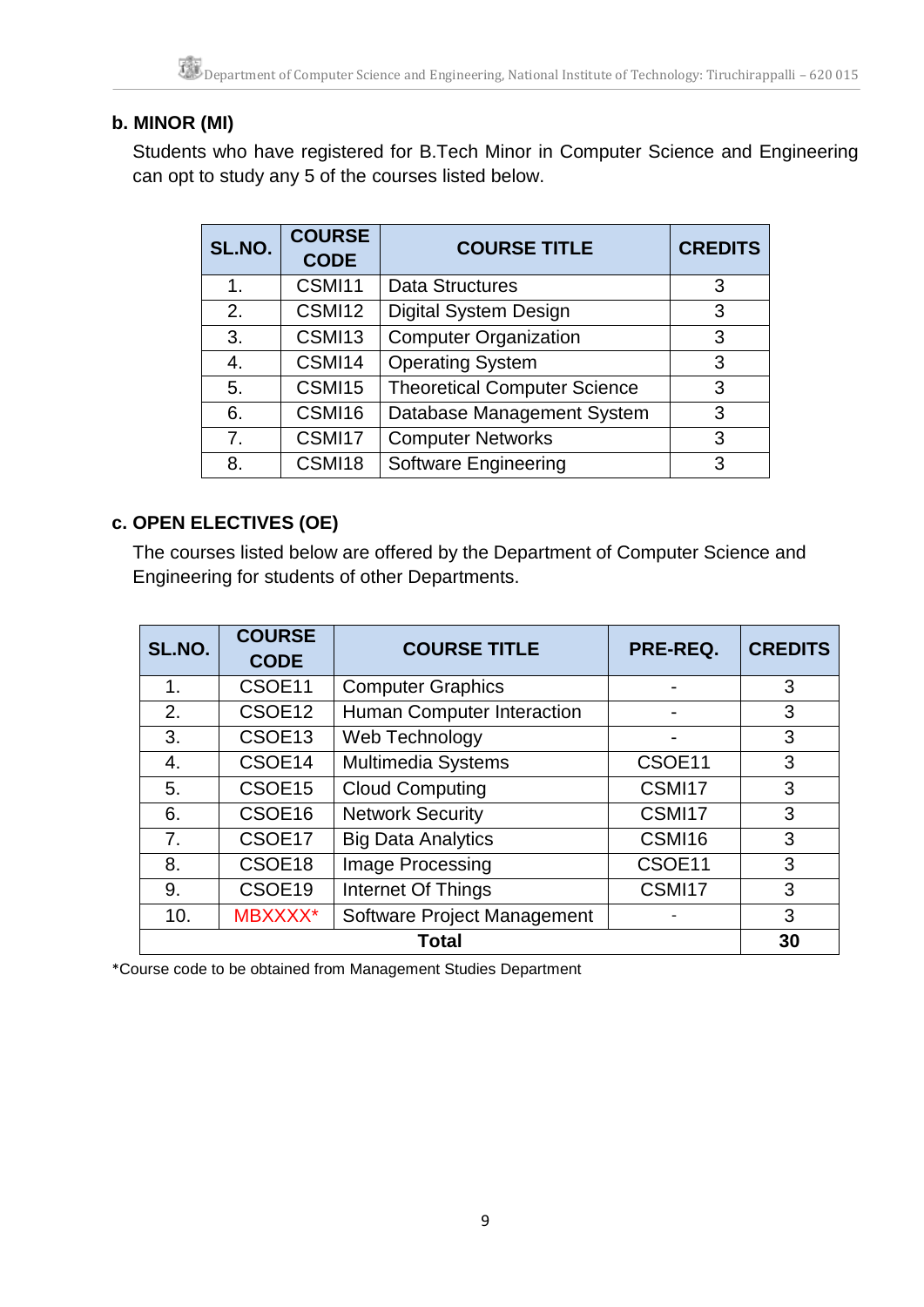# **V. ADVANCED LEVEL COURSES FOR B.Tech. (HONOURS)**

A student can obtain B.Tech. (Honours) degree provided the student has;

- i. Registered at least for 12 theory courses and 2 ELRs in the second year.
- ii. Consistently obtained a minimum GPA of 8.5 in the first four sessions
- iii. Continue to maintain the same GPA of 8.5 in the subsequent sessions (including the Honours courses)
- iv. Completed 3 additional theory courses specified for the Honors degree of the programme.
- v. Completed all the courses registered, in the first attempt and in four years of study.

| SL.NO.        | <b>COURSE</b><br><b>CODE</b> | <b>COURSE TITLE</b>                          | PRE-REQ.           | <b>CREDITS</b> |
|---------------|------------------------------|----------------------------------------------|--------------------|----------------|
| $\mathbf 1$ . | CSHO <sub>11</sub>           | <b>Distributed Algorithms</b>                | CSPC <sub>29</sub> | 3              |
| 2.            | CSHO <sub>12</sub>           | <b>High Speed Networks</b>                   | CSPC32             | 3              |
| 3.            | CSHO <sub>13</sub>           | <b>Software Defined Networking</b>           | CSPC32             | 3              |
| 4.            | CSHO <sub>14</sub>           | <b>Transaction Processing Systems</b>        | CSPE <sub>13</sub> | 3              |
| 5.            | CSHO <sub>15</sub>           | <b>Pervasive Computing</b>                   | CSPC36,<br>CSPC27  | 3              |
| 6.            | CSHO <sub>16</sub>           | Programming for Multi Core<br><b>Systems</b> | CSPC37             | 3              |
| 7.            | CSHO <sub>17</sub>           | <b>Soft Computing</b>                        | CSPE21             | 3              |
| 8.            | CSHO <sub>18</sub>           | Digital System Testing and<br>Verification   | CSPC22             | 3              |
| 9.            | CSHO <sub>19</sub>           | <b>CAD for VLSI</b>                          | CSPC <sub>22</sub> | 3              |
| 10.           | CSHO <sub>20</sub>           | Middleware Technologies                      | CSOE13             | 3              |
| Total         |                              |                                              |                    |                |

# **Type of Course offered and their Credits**

| SI.            | <b>Type of Course</b>                       | <b>Required</b>          | <b>Offered</b>         |
|----------------|---------------------------------------------|--------------------------|------------------------|
| No.            |                                             | <b>Courses / Credits</b> | <b>Courses/Credits</b> |
| $\mathbf{1}$ . | General Institute Requirement (GIR)         | 17/68                    | 17/68                  |
| 2.             | Programme Core (PC)                         | 16-20/56-65              | 20/63                  |
| 3.             | <b>Essential Programme Laboratory (ELR)</b> | 2 per session / 10-16    | 8/16                   |
|                | Courses                                     |                          |                        |
| 4.             | <b>Program Electives</b>                    |                          |                        |
| 5.             | <b>Open Electives</b>                       | $10 - 15 / 30 - 50$      | 10/30                  |
| 6.             | Minor Electives                             |                          |                        |
|                | <b>Total Credits</b>                        | 175 - 180                | 177                    |
|                | $\lambda$ brabacth balbula                  | F AUDRIAUL UM            |                        |

### **A PROPOSED ROADMAP OF FLEXIBLE CURRICULUM**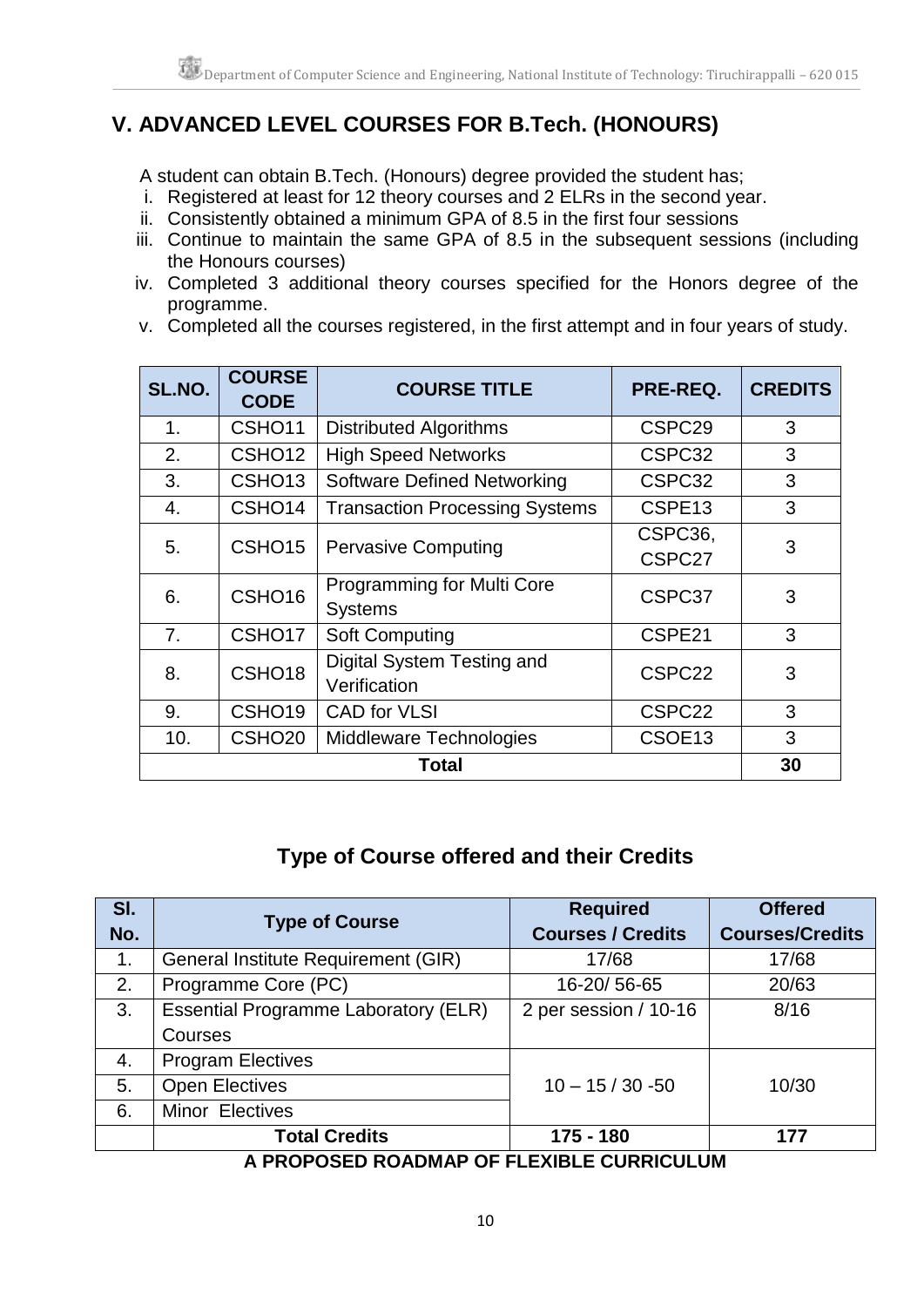# **FOR B.Tech., (COMPUTER SCIENCE AND ENGINEERING) STUDENTS**

The following table should be prepared before the commencement of the programme.

| SI. No.        | <b>Course</b><br>Code | <b>Course Title</b>                                              | <b>Year of</b><br><b>Study</b> | <b>Session/s</b> |
|----------------|-----------------------|------------------------------------------------------------------|--------------------------------|------------------|
| $\mathbf 1$    | HSIR <sub>11</sub>    | <b>English for Communication</b>                                 |                                | July             |
| $\overline{2}$ | MAIR11                | <b>Mathematics I</b>                                             |                                | July             |
| 3              | PHIR <sub>11</sub>    | Physics - I (Theory & Lab)                                       |                                | July             |
| $\overline{4}$ | CHIR11                | Chemistry - I (Theory & Lab)                                     |                                | July             |
| 5              | CSIR11                | Basics of Programming (Theory and Lab)                           |                                | July             |
| 6              | CSIR <sub>15</sub>    | <b>Elements of Computing Systems</b><br>(Branch Specific Course) |                                | July             |
| $\overline{7}$ | CEIR11                | <b>Basics of Civil Engineering</b>                               |                                | July             |
| 8              | MEIR11                | <b>Basics of Mechanical Engineering</b>                          |                                | July             |
| 9              |                       | <b>MEIR12 Engineering Graphics</b>                               |                                | July             |
| 10             | SWIR11                | NSS/NCC/NSC                                                      |                                | July             |
| 11             | HSIR <sub>12</sub>    | Professional Communication                                       |                                | January          |
| 12             | MAIR12                | <b>Mathematics II</b>                                            |                                | January          |
| 13             | PHIR13                | Physics - II (Theory & Lab)                                      |                                | January          |
| 14             | CHIR13                | Chemistry - II (Theory & Lab)                                    |                                | January          |
| 15             | ENIR <sub>11</sub>    | <b>Energy and Environmental Engineering</b>                      |                                | January          |
| 16             |                       | <b>CSPC11 Discrete Structures</b>                                |                                | January          |
| 17             | PRIR11                | <b>Engineering Practice</b>                                      |                                | January          |
| 18             | SWIR11                | NSS/NCC/NSC                                                      |                                | January          |
| 19             | CSPC21                | <b>Data Structures</b>                                           | $\mathbf{I}$                   | July             |
| 20             |                       | <b>CSPC22 Digital Systems Design</b>                             | $\mathbf{I}$                   | July             |
| 21             |                       | <b>CSPC23 Data Communication</b>                                 | $\mathbf{I}$                   | July             |
| 22             |                       | <b>CSPC24 Computer Organization</b>                              | $\mathbf{I}$                   | July             |
| 23             |                       | MAIR37  Introduction to Probability Theory                       | $\mathbf{I}$                   | July             |
| 24             |                       | CSPC25 Combinatorics and Graph Theory                            | $\mathbf{I}$                   | July             |
| 25             |                       | <b>CSLR21</b> Data Structures Laboratory                         | $\mathbf{I}$                   | July             |
| 26             |                       | <b>CSLR22</b> Digital Systems Design Laboratory                  | $\mathbf{I}$                   | July             |
| 27             |                       | <b>CSPC26 Operating Systems</b>                                  | $\mathbf{I}$                   | January          |
| 28             | MAIR44                | <b>Principles of Operations Research</b>                         | Ш                              | January          |
| 29             |                       | <b>CSPC27 Computer Networks</b>                                  | $\mathbf{I}$                   | January          |
| 30             |                       | CSPC28 Automata and Formal Languages                             | $\mathbf{I}$                   | January          |
| 31             |                       | CSPC29 Introduction to Algorithms                                | $\mathbf{II}$                  | January          |
| 32             | HSIR14                | <b>Professional Ethics</b>                                       | $\mathbf{I}$                   | January          |
| 33             |                       | <b>CSLR23 Algorithms Laboratory</b>                              | $\mathbf{II}$                  | January          |
| 34             |                       | <b>CSLR24 Operating Systems Laboratory</b>                       | $\mathbf{II}$                  | January          |
| 35             |                       | <b>CSPC31 Computer Architecture</b>                              | III                            | July             |
| 36             |                       | <b>CSPC32 Internetworking Protocols</b>                          | III                            | July             |
| 37             |                       | CSPC33 Database Management System                                | III                            | July             |
| 38             |                       | <b>CSPC34 Software Engineering</b>                               | III                            | July             |
| 39             | E1                    | $PE - I$                                                         | III                            | July             |
| 40             | E2                    | $PE / OE / MI - I$                                               | III                            | July             |
| 41             | CSLR31                | <b>Networks Laboratory</b>                                       | III                            | July             |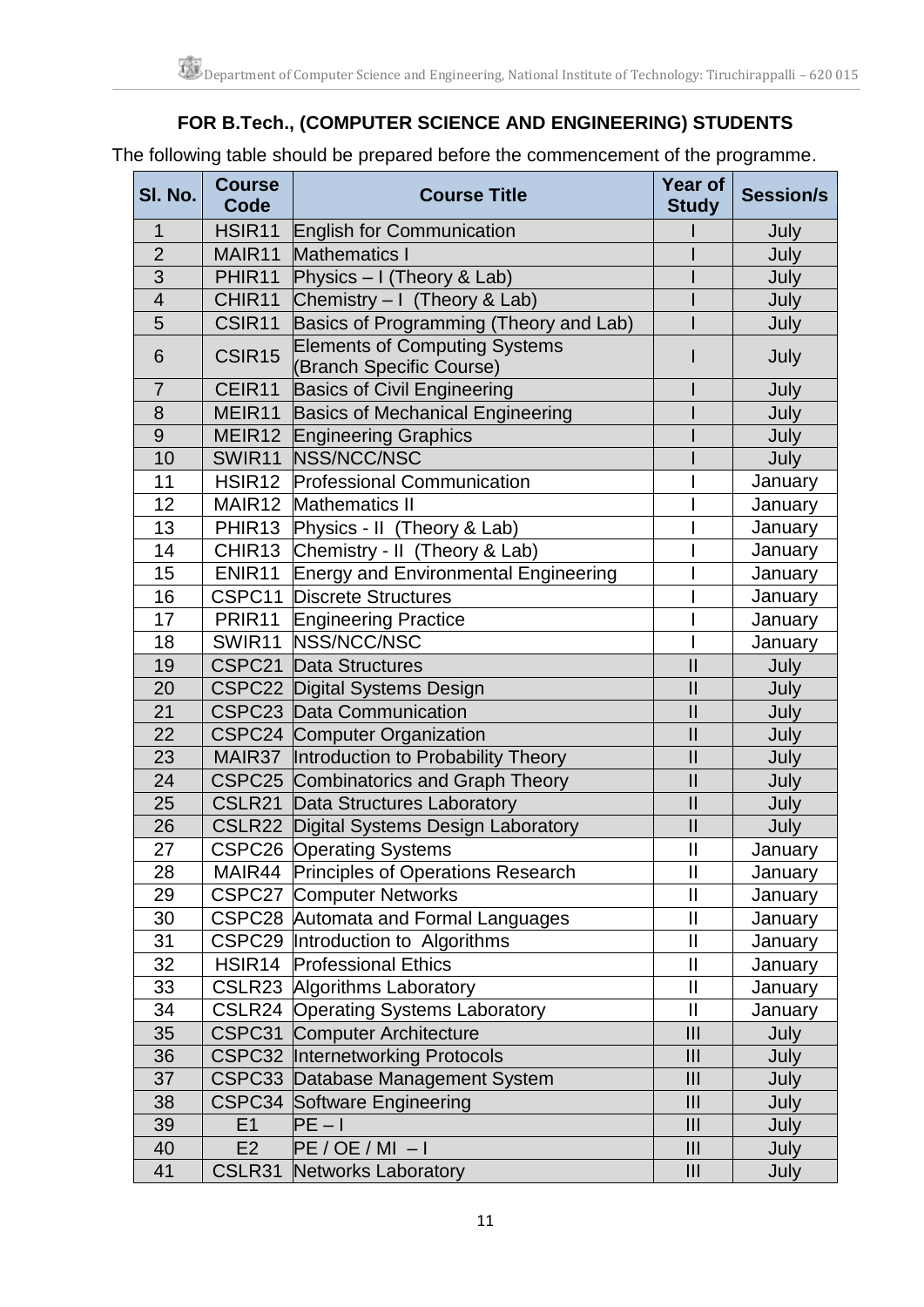| SI. No. | <b>Course</b><br>Code | <b>Course Title</b>                                     | <b>Year of</b><br><b>Study</b> | <b>Session/s</b> |
|---------|-----------------------|---------------------------------------------------------|--------------------------------|------------------|
| 42      |                       | <b>CSLR32 DBMS Laboratory</b>                           | III                            | July             |
| 43      |                       | CSPC35 Principles of Cryptography                       | III                            | January          |
| 44      |                       | <b>CSPC36 Service Oriented Architecture</b>             | III                            | January          |
| 45      | CSPC37                | Microprocessors and Microcontrollers                    | III                            | January          |
| 46      |                       | <b>CSPC38 Mobile Applications Development</b>           | III                            | January          |
| 47      | E <sub>3</sub>        | $PE - II$                                               | Ш                              | January          |
| 48      | E <sub>4</sub>        | $PE / OE / MI - II$                                     | III                            | January          |
| 49      | CSLR33                | <b>Mobile Applications Development Lab</b>              | Ш                              | January          |
| 50      | CSLR34                | Microprocessors and Microcontrollers<br>Laboratory      | Ш                              | January          |
| 51      | CSIR <sub>16</sub>    | Internship/ Industrial Training/ Academic<br>Attachment | Ш                              | January          |
| 52      | CSIR <sub>19</sub>    | Industrial Lecture                                      | Ш                              | January          |
| 53      | HSIR <sub>13</sub>    | Industrial Economics and Foreign Trade                  | IV                             | July             |
| 54      | CSPC41                | Principles of Compiler Design                           | IV                             | July             |
| 55      | E <sub>5</sub>        | $PE -III$                                               | IV                             | July             |
| 56      | E <sub>6</sub>        | $PE / OE / MI - III$                                    | IV                             | July             |
| 57      | E7                    | $PE / OE / MI - IV$                                     | IV                             | July             |
| 58      | CSIR18                | Comprehensive Viva-Voce                                 | IV                             | July             |
| 59      | CSPC42                | Data Sciences and Machine Learning<br>Essentials        | IV                             | January          |
| 60      | E <sub>8</sub>        | $PE - IV$                                               | IV                             | January          |
| 61      | E <sub>9</sub>        | $PE / OE / MI - V$                                      | IV                             | January          |
| 62      | E10                   | $PE / OE / MI - VI$                                     | IV                             | January          |
| 63      | CSIR <sub>17</sub>    | Project Work                                            | IV                             | January          |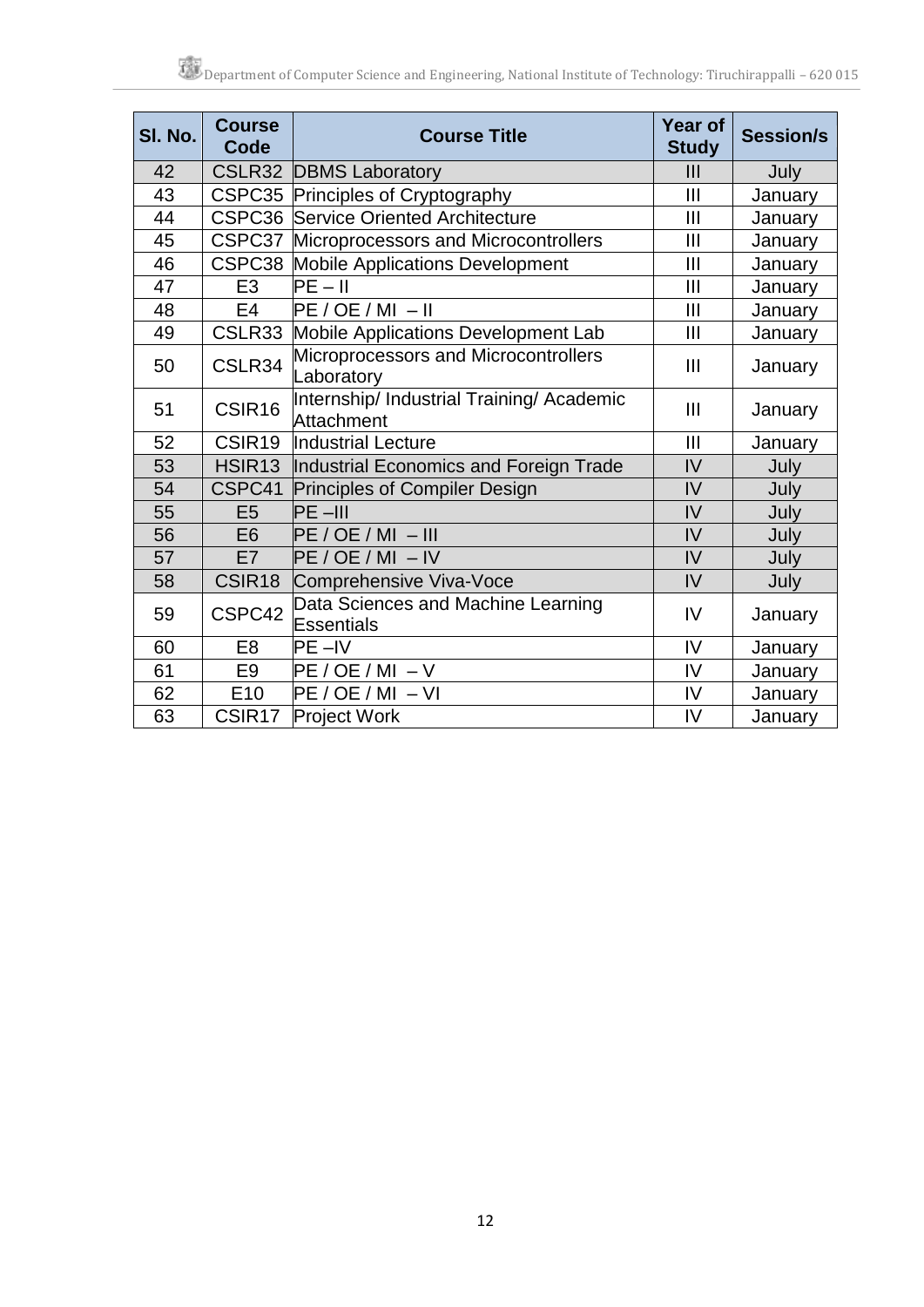## **YEAR WISE CURRICULUM**

The courses that must be completed by the students of Computer Science and Engineering Department over a period of eight sessions, and the courses offered during each session are listed below. The order in which students may register for a course is formulated based on prerequisite requirements. However, students may register for courses by virtue of their choice, provided that they meet the prerequisite requirement.

#### **I Semester**

| SI.<br>No.     | <b>Course</b><br>Code | <b>Course</b><br><b>Type</b> | <b>Course Name</b>                                               |                |          | P              |                |
|----------------|-----------------------|------------------------------|------------------------------------------------------------------|----------------|----------|----------------|----------------|
| 1              | HSIR <sub>11</sub>    | <b>GIR</b>                   | <b>English for Communication</b>                                 | 3              | 0        | 0              | 3              |
| 2              | MAIR11                | <b>GIR</b>                   | <b>Mathematics I</b>                                             | 3              |          | $\Omega$       | 4              |
| 3              | PHIR <sub>11</sub>    | <b>GIR</b>                   | Physics - I (Theory & Lab)                                       | $\overline{2}$ | 0        | 3              | 3              |
| 4              | CHIR <sub>11</sub>    | <b>GIR</b>                   | Chemistry $-1$ (Theory & Lab)                                    | $\overline{2}$ | 0        | 3              | 3              |
| 5              | CSIR <sub>11</sub>    | <b>GIR</b>                   | Basics of Programming (Theory and<br>Lab)                        | $\overline{2}$ | 0        | $\overline{2}$ | 3              |
| 6              | CSIR <sub>15</sub>    | <b>GIR</b>                   | <b>Elements of Computing Systems</b><br>(Branch Specific Course) | $\overline{2}$ | 0        | 0              | $\overline{2}$ |
| $\overline{7}$ | CEIR11                | <b>GIR</b>                   | <b>Basics of Civil Engineering</b>                               | $\overline{2}$ | 0        | $\Omega$       | $\overline{2}$ |
| 8              | MEIR <sub>11</sub>    | <b>GIR</b>                   | <b>Basics of Mechanical Engineering</b>                          | 2              | 0        | 0              | $\overline{2}$ |
| 9              | MEIR <sub>12</sub>    | <b>GIR</b>                   | <b>Engineering Graphics</b>                                      | 1              | $\Omega$ | 4              | 3              |
| 10             | SWIR11                | <b>GIR</b>                   | NSS/NCC/NSC                                                      | 0              | 0        | 0              | 0              |

### **II Semester**

**Total Credits: 25**

| SI.<br>No.     | <b>Course</b><br>Code | <b>Course</b><br><b>Type</b> | <b>Course Name</b>                          |                |          | P              | C              |
|----------------|-----------------------|------------------------------|---------------------------------------------|----------------|----------|----------------|----------------|
| 1              | HSIR <sub>12</sub>    | <b>GIR</b>                   | <b>Professional Communication</b>           | 3              | 0        | 0              | 3              |
| $\overline{2}$ | MAIR <sub>12</sub>    | <b>GIR</b>                   | <b>Mathematics II</b>                       | 3              | 1        | 0              | $\overline{4}$ |
| 3              | PHIR <sub>13</sub>    | <b>GIR</b>                   | Physics - II (Theory & Lab)                 | 3              | 0        | 3              | $\overline{4}$ |
| $\overline{4}$ | CHIR <sub>13</sub>    | <b>GIR</b>                   | Chemistry - II (Theory & Lab)               | 3              | $\Omega$ | 3              | $\overline{4}$ |
| 5              | ENIR <sub>11</sub>    | <b>GIR</b>                   | <b>Energy and Environmental Engineering</b> | $\overline{2}$ | 0        | $\overline{0}$ | 2              |
| 6              | CSPC11                | <b>GIR</b>                   | <b>Discrete Structures</b>                  | 3              | 1        | 0              | 4              |
| 7              | PRIR <sub>11</sub>    | <b>GIR</b>                   | <b>Engineering Practice</b>                 | 0              | 0        | 4              | $\overline{2}$ |
| 8              | SWIR11                | <b>GIR</b>                   | NSS/NCC/NSC                                 | 0              | 0        | $\overline{0}$ | $\overline{0}$ |
|                |                       |                              |                                             | エネキュレ ヘッネスはんち  |          |                | ົ              |

**Total Credits: 23**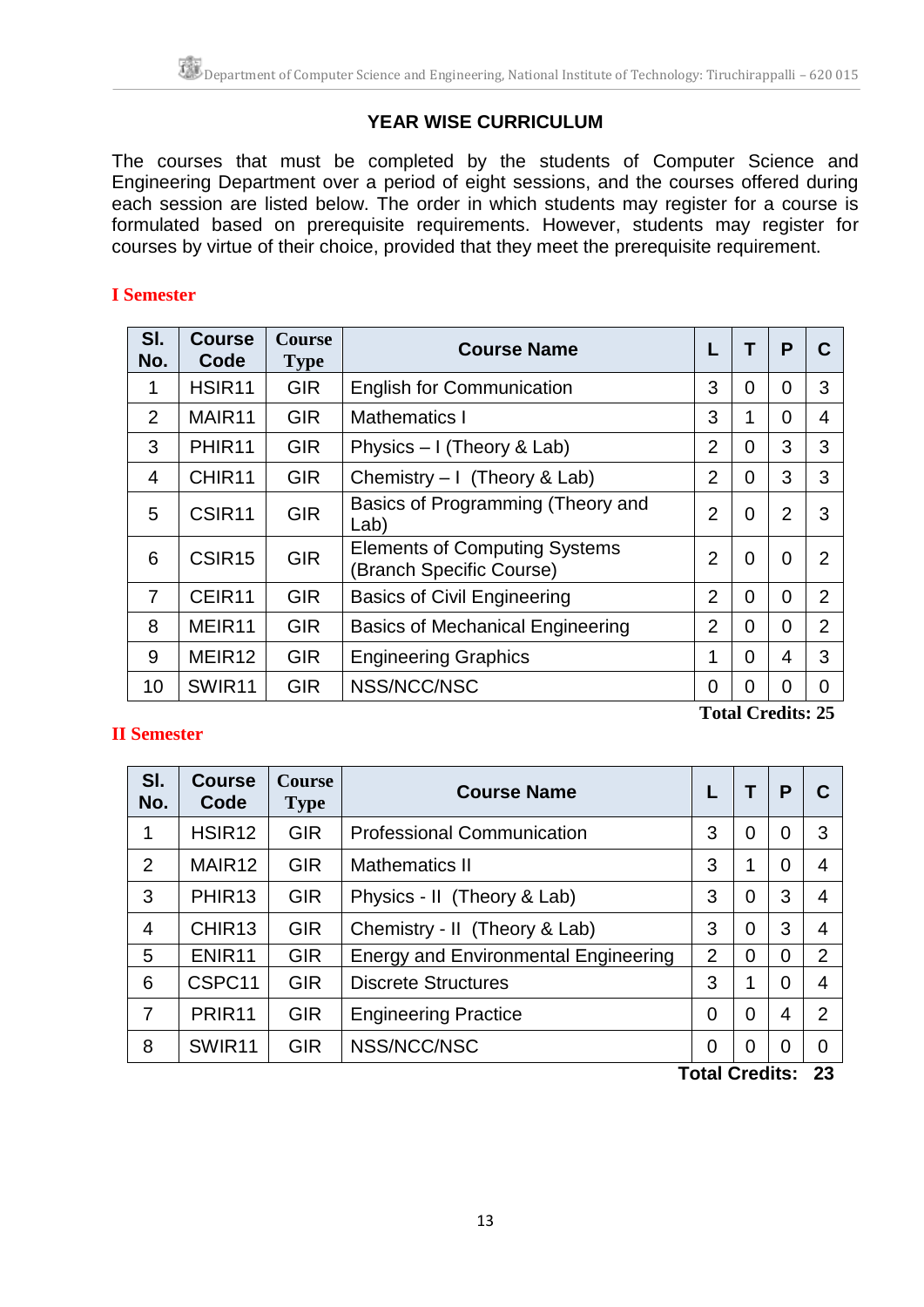# **III Semester**

| SI.<br>No.     | <b>Course</b><br>Code | <b>Course</b><br>Type | <b>Course Name</b>                       |   |   | P |                |
|----------------|-----------------------|-----------------------|------------------------------------------|---|---|---|----------------|
|                | CSPC21                | <b>PC</b>             | Data Structures                          | 3 | 0 | 0 | 3              |
| $\overline{2}$ | CSPC22                | <b>PC</b>             | <b>Digital Systems Design</b>            | 3 | 0 | 0 | 3              |
| 3              | CSPC <sub>23</sub>    | <b>PC</b>             | <b>Data Communication</b>                | 3 | 0 | 0 | 3              |
| 4              | CSPC24                | <b>PC</b>             | <b>Computer Organization</b>             | 3 | 0 | 0 | 3              |
| 5              | MAIR37                | <b>GIR</b>            | Introduction to Probability Theory       | 3 | 0 | 0 | 3              |
| 6              | CSPC <sub>25</sub>    | <b>PC</b>             | <b>Combinatorics and Graph Theory</b>    | 3 | 0 | 0 | 3              |
|                | CSLR21                | <b>ELR</b>            | <b>Data Structures Laboratory</b>        | 0 | 0 | 3 | 2              |
| 8              | CSLR22                | <b>ELR</b>            | <b>Digital Systems Design Laboratory</b> | 0 | 0 | 3 | $\overline{2}$ |
|                |                       |                       |                                          |   |   |   |                |

**Total Credits: 22**

#### **IV Semester**

| SI.<br>No.     | <b>Course</b><br>Code | <b>Course</b><br><b>Type</b> | <b>Course Name</b>                  |   |   | Р |   |
|----------------|-----------------------|------------------------------|-------------------------------------|---|---|---|---|
|                | CSPC <sub>26</sub>    | <b>PC</b>                    | <b>Operating Systems</b>            | 3 | 0 |   | 3 |
| $\overline{2}$ | MAIR44                | <b>GIR</b>                   | Principles of Operations Research   | 3 | 0 | 0 | 3 |
| 3              | CSPC <sub>27</sub>    | <b>PC</b>                    | <b>Computer Networks</b>            | 3 | 0 | 0 | 3 |
| 4              | CSPC <sub>28</sub>    | <b>PC</b>                    | Automata and Formal Languages       | 3 | 1 | 0 | 4 |
| 5              | CSPC29                | <b>PC</b>                    | Introduction to Algorithms          | 3 | 0 | 0 | 3 |
| 6              | HSIR <sub>14</sub>    | <b>GIR</b>                   | <b>Professional Ethics</b>          | 3 | 0 |   | 3 |
| 7              | CSLR <sub>23</sub>    | <b>ELR</b>                   | <b>Algorithms Laboratory</b>        | 0 | 0 | 3 | 2 |
| 8              | CSLR24                | <b>ELR</b>                   | <b>Operating Systems Laboratory</b> | 0 | 0 | 3 | າ |

**Total Credits: 23**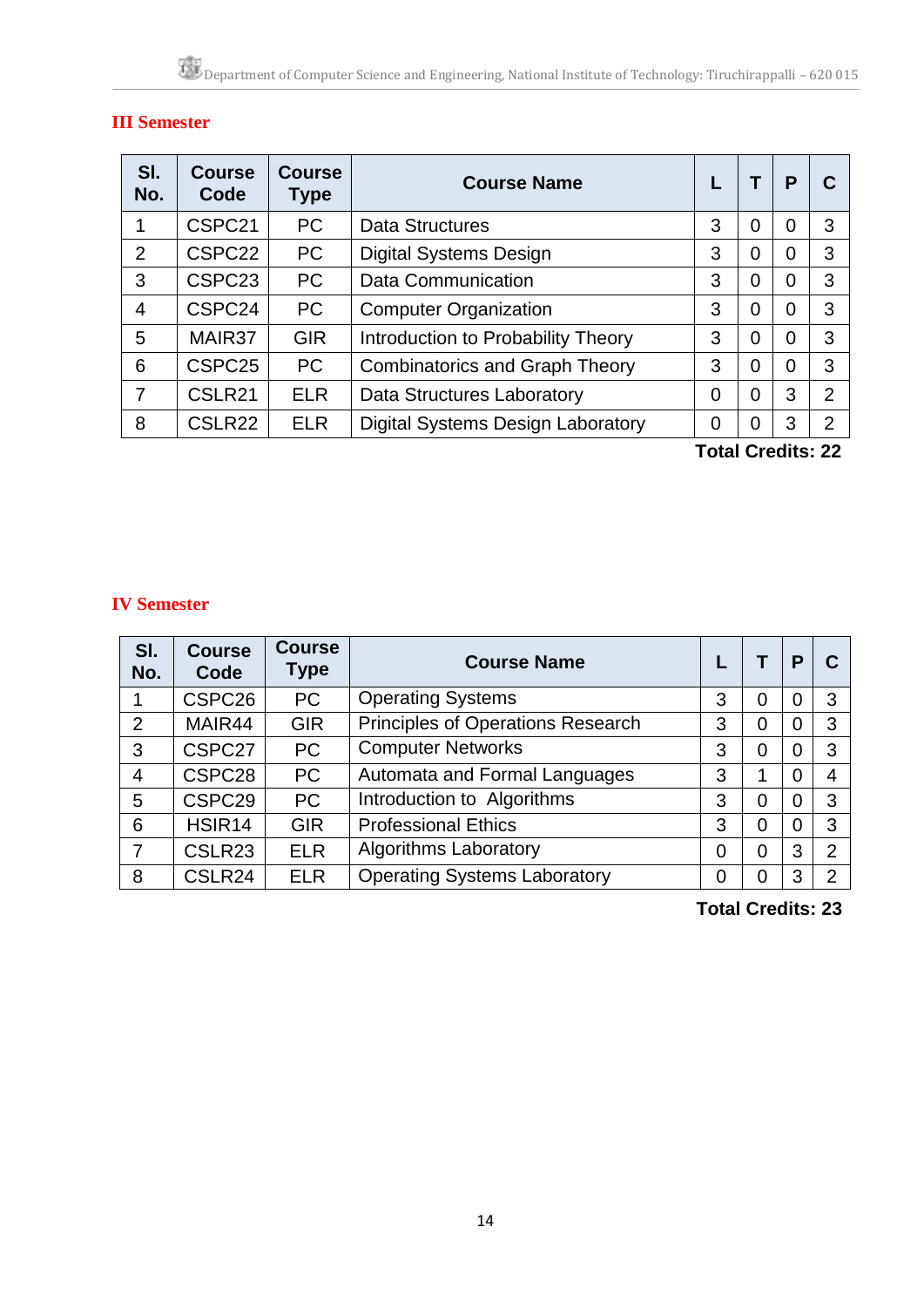# **V Semester**

| SI.<br>No.     | <b>Course</b><br>Code | <b>Course</b><br>Type | <b>Course Name</b>               |          |   | P              |                |
|----------------|-----------------------|-----------------------|----------------------------------|----------|---|----------------|----------------|
|                | CSPC31                | <b>PC</b>             | <b>Computer Architecture</b>     | 3        |   | 0              | 4              |
| $\overline{2}$ | CSPC32                | <b>PC</b>             | <b>Internetworking Protocols</b> | 3        | 0 | 0              | 3              |
| 3              | CSPC33                | <b>PC</b>             | Database Management System       | 3        | 0 | 0              | 3              |
| 4              | CSPC34                | <b>PC</b>             | <b>Software Engineering</b>      | 3        | 0 | $\overline{0}$ | 3              |
| 5              | E <sub>1</sub>        |                       | $PE - 1$                         | 3        | 0 | 0              | 3              |
| 6              | E2                    |                       | $PE / OE / MI - I$               |          |   |                | 3              |
|                | CSLR31                | <b>ELR</b>            | <b>Networks Laboratory</b>       | $\Omega$ | 0 | 3              | $\overline{2}$ |
| 8              | CSLR32                | <b>ELR</b>            | <b>DBMS Laboratory</b>           | 0        |   | 3              | $\overline{2}$ |
|                |                       |                       |                                  |          |   | .              |                |

**Total Credits: 23**

### **VI Semester**

| SI.<br>No.     | <b>Course</b><br>Code | <b>Course</b><br><b>Type</b> | <b>Course Name</b>                                      |                | Τ              | Р         |                |
|----------------|-----------------------|------------------------------|---------------------------------------------------------|----------------|----------------|-----------|----------------|
| 1              | CSPC35                | <b>PC</b>                    | Principles of Cryptography                              | 3              | 0              | 0         | 3              |
| $\overline{2}$ | CSPC36                | <b>PC</b>                    | <b>Service Oriented Architecture</b>                    | 3              | 0              | 0         | 3              |
| 3              | CSPC37                | <b>PC</b>                    | Microprocessors and Microcontrollers                    | 3              | 0              | 0         | 3              |
| 4              | CSPC38                | <b>PC</b>                    | <b>Mobile Applications Development</b>                  | 3              | 0              | 0         | 3              |
| 5              | E <sub>3</sub>        |                              | $PE - II$                                               | 3              | 0              | 0         | 3              |
| 6              | E <sub>4</sub>        |                              | $PE / OE / MI - II$                                     |                |                |           | 3              |
|                | CSLR33                | <b>ELR</b>                   | Mobile Applications Development Lab                     | $\overline{0}$ | 0              | 3         | $\overline{2}$ |
| 8              | CSLR34                | <b>ELR</b>                   | Microprocessors and Microcontrollers<br>Laboratory      | $\overline{0}$ | 0              | 3         | $\overline{2}$ |
| 9              | CSIR <sub>16</sub>    | <b>GIR</b>                   | Internship/ Industrial Training/ Academic<br>Attachment | $\overline{0}$ | $\overline{0}$ | 0         | 2              |
| 10             | CSIR <sub>19</sub>    | <b>GIR</b>                   | <b>Industrial Lecture</b>                               | 0<br>T-1-1 A   | 0              | 0<br>-154 | Ωг             |

**Total Credits: 25**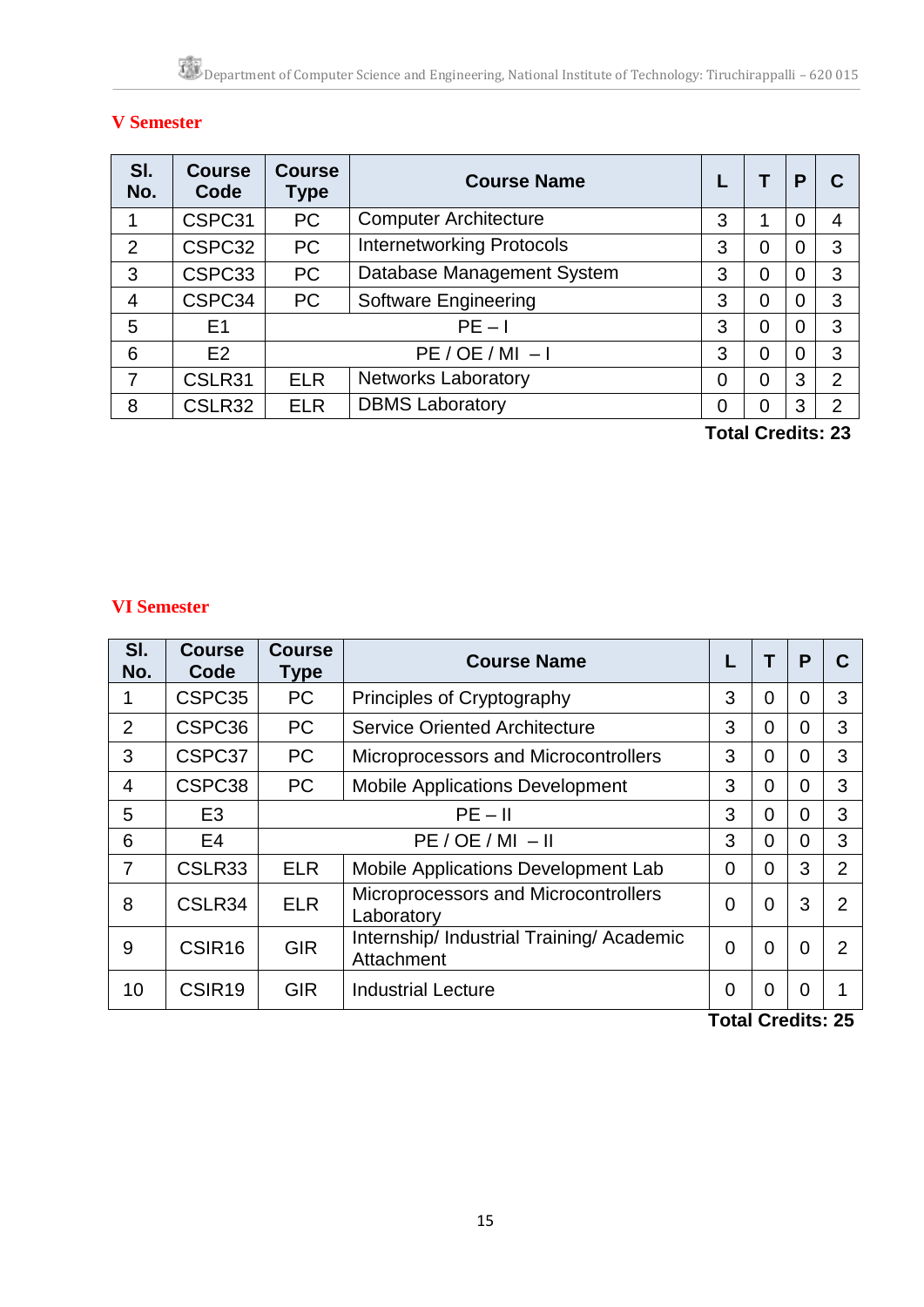# **VII Semester**

| <b>Course</b><br>Code | <b>Course</b><br>Type | <b>Course Name</b>                            |   |        | P              |                                               |
|-----------------------|-----------------------|-----------------------------------------------|---|--------|----------------|-----------------------------------------------|
| HSIR <sub>13</sub>    | <b>GIR</b>            | <b>Industrial Economics and Foreign Trade</b> | 3 | 0      | 0              | 3                                             |
| CSPC41                | <b>PC</b>             | <b>Principles of Compiler Design</b>          | 3 | 0      | 0              | 3                                             |
| E <sub>5</sub>        |                       | $PE$ $-III$                                   |   |        |                | 3                                             |
| E <sub>6</sub>        |                       | $PE / OE / MI - III$                          | 3 | 0      | $\overline{0}$ | 3                                             |
| E7                    |                       | $PE / OE / MI - IV$                           |   |        |                | 3                                             |
| CSIR <sub>18</sub>    | <b>GIR</b>            | Comprehensive Viva-Voce                       | 3 | 0      | $\overline{0}$ | 3                                             |
|                       |                       |                                               |   | 3<br>3 | 0<br>$\Omega$  | 0<br>$\Omega$<br>$T_{\alpha}$ ial Cradita: 40 |

**Total Credits: 18**

### **VIII Semester**

| SI.<br>No. | <b>Course</b><br>Code | <b>Course</b><br><b>Type</b> | <b>Course Name</b>                                      |   |   | Р                   |   |
|------------|-----------------------|------------------------------|---------------------------------------------------------|---|---|---------------------|---|
|            | CSPC42                | <b>PC</b>                    | Data Sciences and Machine Learning<br><b>Essentials</b> | 3 | 0 |                     |   |
| っ          | E <sub>8</sub>        |                              | $PE - IV$                                               |   |   |                     | ⌒ |
| 3          | E <sub>9</sub>        |                              | $PE / OE / MI - V$                                      |   |   |                     |   |
|            | E <sub>10</sub>       |                              | $PE / OE / MI - VI$                                     | 3 | 0 | 0                   |   |
| 5          | CSIR <sub>17</sub>    | <b>GIR</b>                   | <b>Project Work</b>                                     | 6 | 0 | 0<br>エンシー ヘッドボード すい |   |

**Total Credits: 18**

### **Summary**

| <b>Semester</b>             |    | $\blacksquare$ | Ш |    | $\mathbf{U}$ | ∥∕ | VIII | <b>otal</b> |
|-----------------------------|----|----------------|---|----|--------------|----|------|-------------|
| المقالمات<br><b>Credits</b> | ∠∠ | $\sim$         |   | ں. | ∠∪           | ⊺C | 8    |             |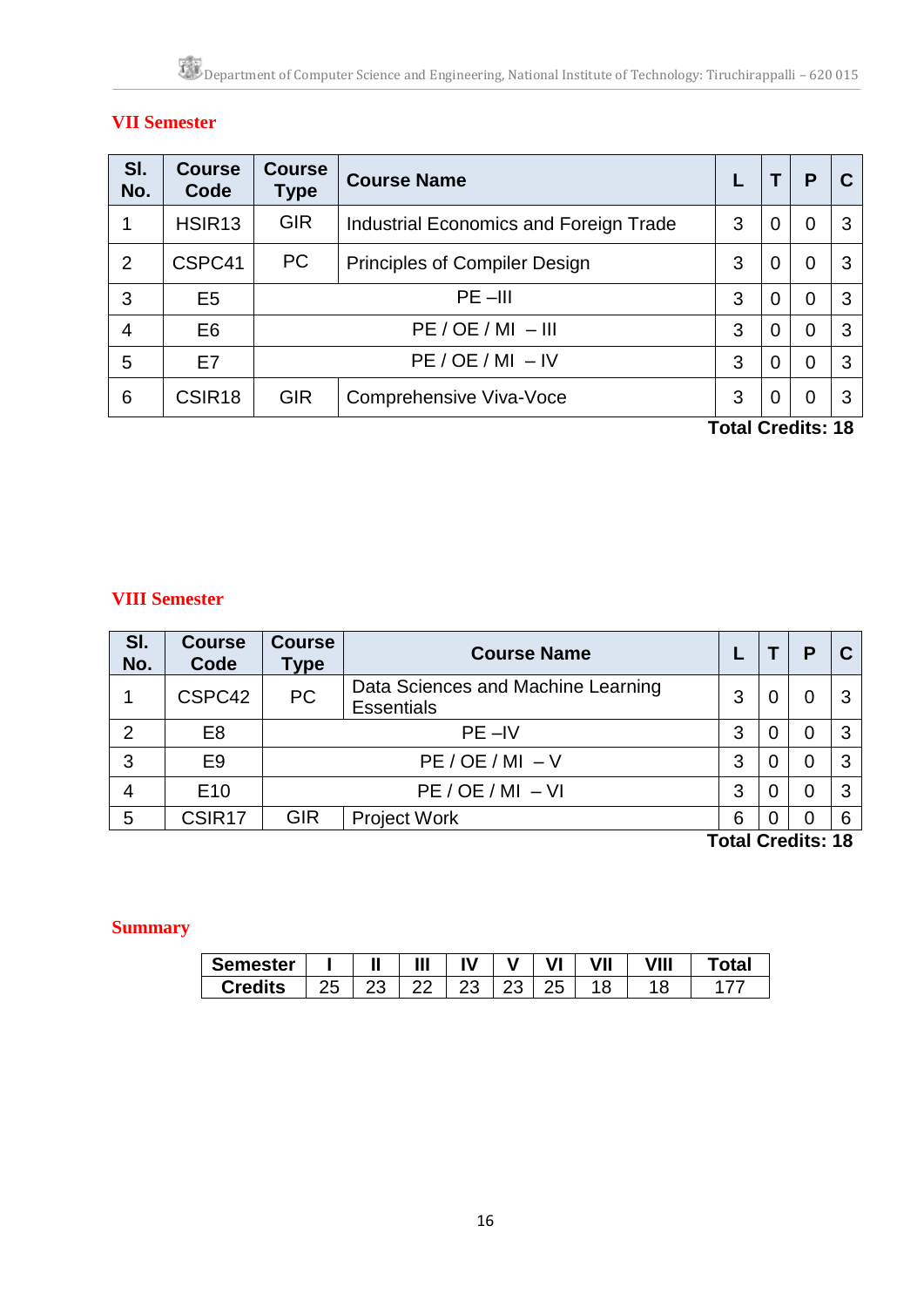## **Pre-requisite Chart**